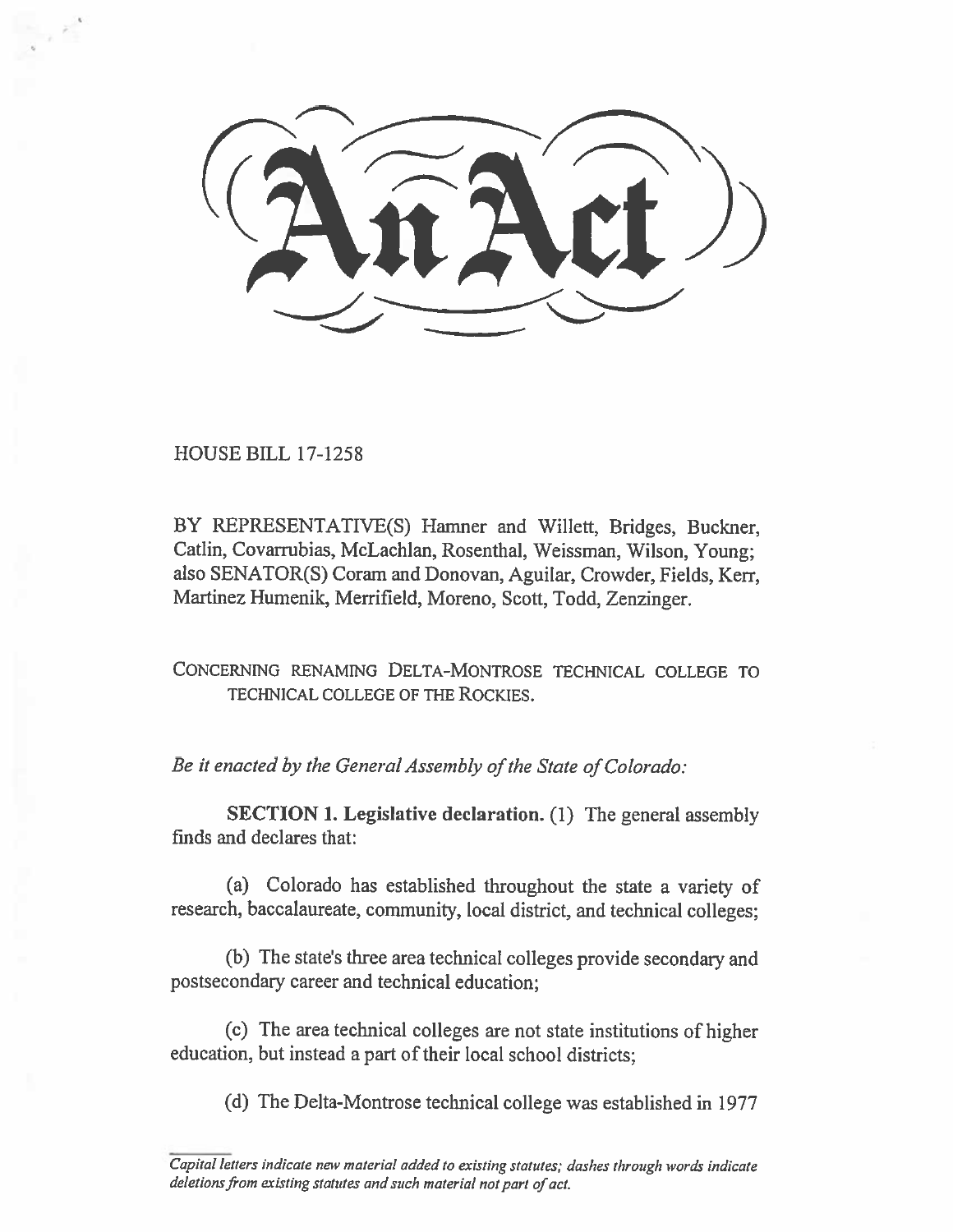as a partnership between the Delta and Montrose school districts;

(e) The Delta-Montrose technical college provides career and technical education at secondary and postsecondary levels to students across a variety of geographic areas and communities in western Colorado;

(f) The Delta-Montrose technical college offers postsecondary certificates in important areas such as practical nursing, nurse assistants, emergency medical services, law enforcement, computer-aided design, early childhood, automotive, cosmetology, barbering, massage therapy, and business;

(g) Given some of the changing economic conditions of Colorado's western slope, maintaining a variety of postsecondary options, including a strong and vibrant career and technical education system, is critical; and

(h) Changing the name ofDelta-Montrose technical college reflects the larger geographical boundaries of the technical college today and will enhance the geographic and reputational distinctiveness of the college.

(2) Therefore, the general assembly declares that to promote the availability of career and technical education throughout its service area, the Delta-Montrose technical college's name should be changed to the "technical college of the Rockies".

SECTION 2. In Colorado Revised Statutes, 23-60-103, amend the introductory portion and (1) as follows:

23-60-103. Definitions. As used in this article ARTICLE 60, unless the context otherwise requires:

(1) "Area technical college" means a school offering approved postsecondary vocational programs for credit, operated by a local school district or by a board of cooperative services, and designated by the general assembly as an area technical college in conformity with standards established by the state board for community colleges and occupational education. Tuition rates and fees charged any person not enrolled in a secondary school curriculum shall MUST be uniform for any group classification. For the purposes of this article ARTICLE 60, the following. schools are declared to be area technical colleges: The Emily Griffith

PAGE 2-HOUSE BILL 17-1258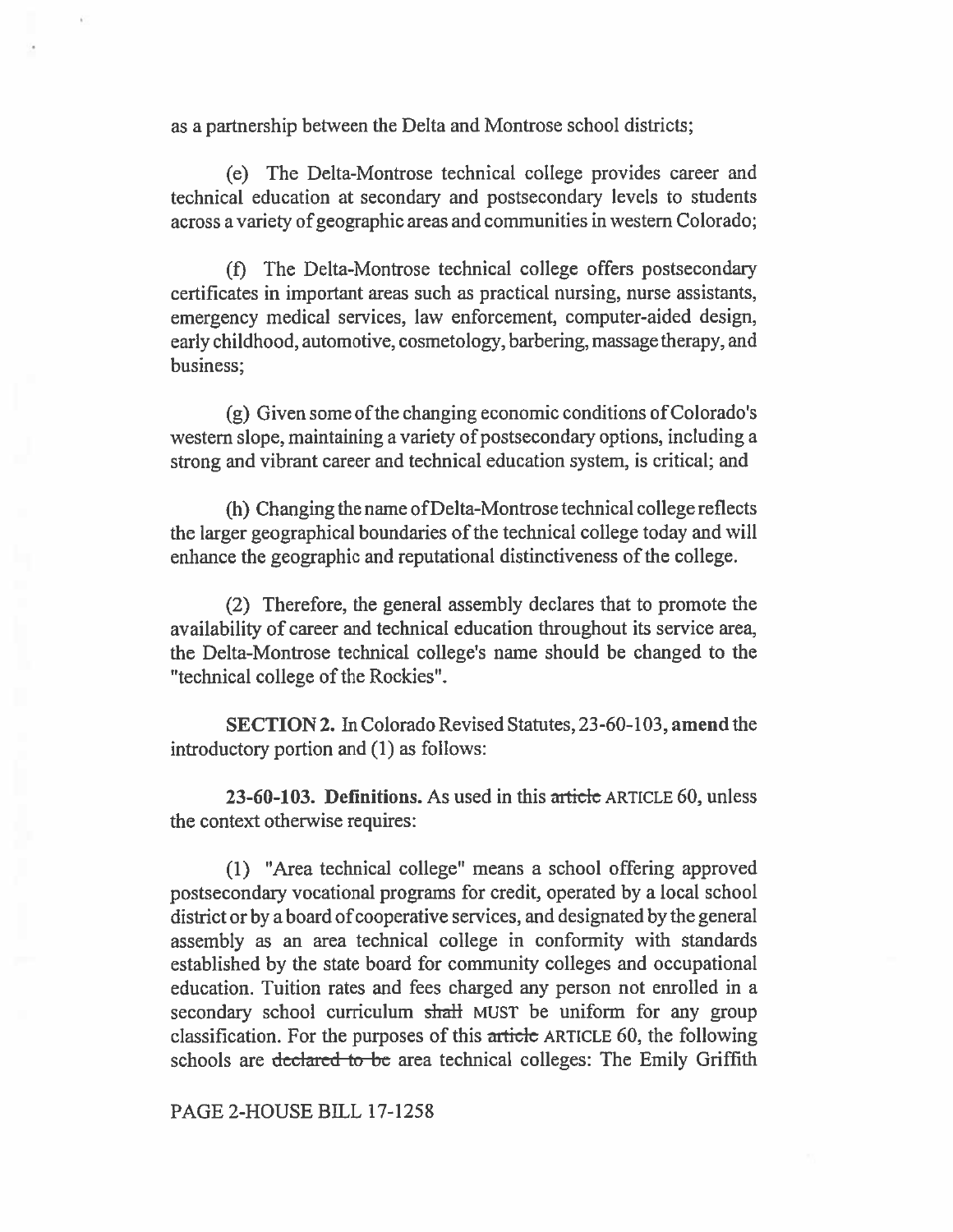technical college, the Delta-Montrose technical college OF THE ROCKIES, and the Pickens technical college.

**SECTION 3. Act subject to petition - effective date.** This act takes effect at 12:01 a.m. on the day following the expiration of the ninety-day period after final adjournment of the general assembly (August 9, 2017, if adjournment sine die is on May 10, 2017); except that, if a referendum petition is filed pursuant to section 1 (3) of article V of the state constitution against this act or an item, section, or part of this act within such period, then the act, item, section, or part will not take effect unless